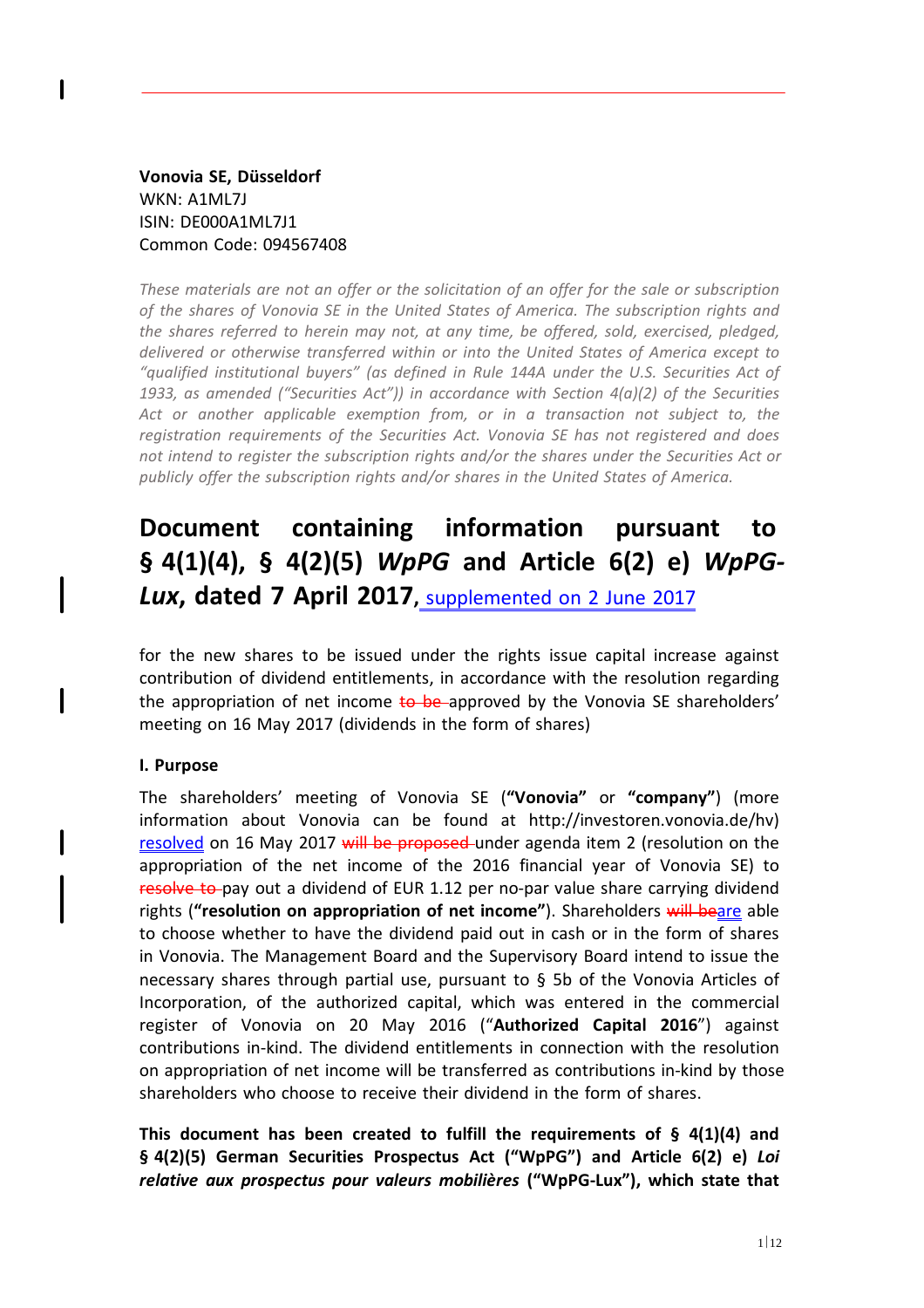**there is no obligation to publish a prospectus for the public offering, § 4(1)(4) WpPG, and admission for trading, § 4(2)(5) WpPG and Article 6(2) e) WpPG-Lux, of dividends paid out to shareholders in the form of shares** *provided that a document is made available which contains information on the quantity and type of shares and which describes the reasons for and details of the offer***.**

Neither the subscription rights, nor the new shares are, or will be, registered in accordance with the U.S. Securities Act of 1933 as amended, or with the securities regulators of individual states or other territories of the United States of America. At no time may the subscription rights and new shares be offered, sold, exercised, pledged, transferred or delivered, either directly or indirectly, to the or within the United States of America, except for Qualified Institutional Buyers ("**QIBs**") as defined in Rule 144A of the U.S. Securities Act of 1933, as amended (the "**Securities Act**"), as set out in Section 4 (a)(2 ) of the Securities Act or due to the existence of an exemption from the registration requirements of the Securities Act or in such a transaction that is not covered by them if it does not constitute a breach of applicable securities legislation in the individual states of the United States of America.

# **II. Reasons**

ı

The subject matter of this document are the new shares, which will be issued in consideration for the contribution of dividend rights by way of the rights issue capital increase. With this step, Vonovia is giving shareholders who ownowned nopar value registered shares of Vonovia at 11:59 p.m. CEST on the evening of 16 May 2017, and have not already sold them by this time, the choice of receiving the dividend on these shares in cash or in the form of shares.

Shareholders therefore have the following options:

- The shareholder opts to receive the dividend in cash and notifies his depository bank of this choice, or simply does nothing up to the end of the subscription period for the new shares. In this case, he receives a cash dividend of EUR 1.12 per no-par value share held by him once the subscription period and the handling period required for the technical transaction are over, probably on 16 June 2017.
- The shareholder opts to receive the dividend in the form of shares. In this case, he must notify his depository bank on the form (the "**Declaration of Subscription and Cession**") that the bank provides for this purpose within the stipulated limitation period and transfer his dividend entitlements to COMMERZBANK Aktiengesellschaft, Kaiserstraße 16, 60311, Frankfurt am Main ("**COMMERZBANK**"). Once the subscription period and the handling period required for the technical transaction are over, probably on 21 June 2017, he will receive the new shares, the number of which will depend on the extent to which the dividend entitlements transferred to him (in total) cover the fixed subscription price per share (total in relation to the number of whole shares to be granted). If contributed dividend entitlements or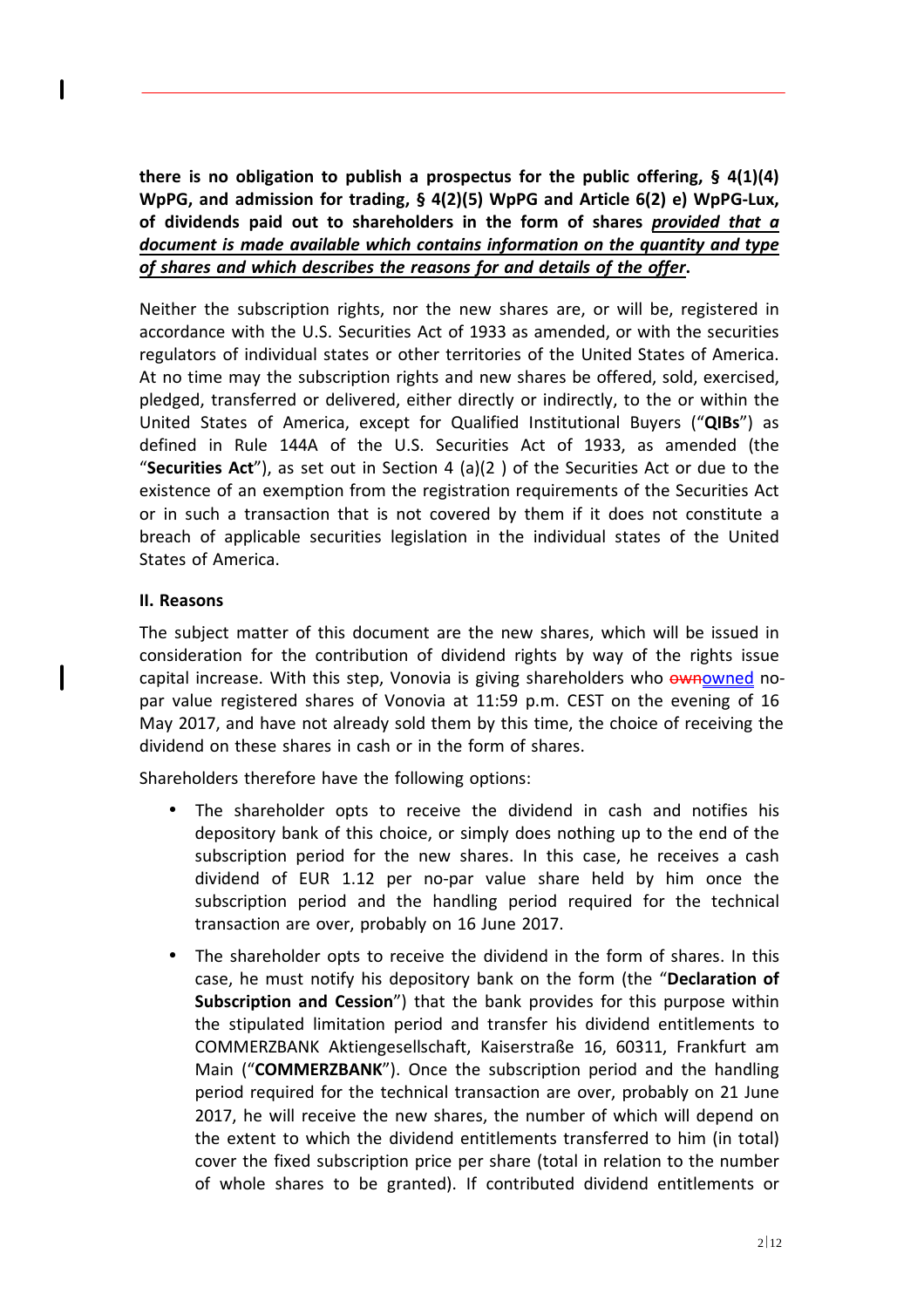portions thereof exceed the subscription price (in total) for the shares purchased, the shareholder will receive this balance in cash, rounded down to the nearest whole cent, probably on 16 June 2017. For further details please see sections III. 2 d) and III 4.f) cc).

• The shareholder opts to receive the dividend in cash for part of his shares and the dividend in the form of shares for the remaining part. In this case, the two processes described above apply, with each being applied to the specific shares for which the shareholder has made the relevant decision.

Giving shareholders the choice between a cash dividend and a dividend in the form of shares is common practice at an international level and is chosen by more and more listed companies in Germany. Granting such an option gives shareholders the opportunity for easy re-investment of their dividends into shares of the Company. If the shareholder opts to receive the dividend in the form of shares, he can prevent his shareholding in Vonovia being reduced on a percentage basis as a result of the rights issue capital increase. For Vonovia, dividend payments reduce liquidity outflow to the extent that dividend entitlements are reinvested in the company and shares delivered instead of a dividend payment in cash.

# **III. Details**

## **1. Present capital stock and shares of Vonovia**

Vonovia's share capital as per 6 April2 June 2017 totaled EUR 468,796,936.00, divided into 468,796,936 no-par value shares (shares without nominal value) with a pro rata capital stock of EUR 1.00 attributable to one no-par value share. Each share entitles the holder to one vote at the company's shareholders' meeting.

The existing Vonovia shares are admitted to the regulated market for trading on the Frankfurt am Main and Luxembourg stock exchanges as well as to the regulated market subsection with additional post-admission obligations (Prime Standard) on the Frankfurt stock exchange.

The existing Vonovia shares are evidenced in several global certificates deposited with Clearstream Banking AG, Mergenthalerallee 61, 65760 Eschborn (the "**Clearstream**"). Pursuant to § 4.3 of the company's Articles of Incorporation, the right of shareholders to certification of their shares is precluded unless certification is required by the regulations for a stock exchange on which the stock is listed.

All shares issued by Vonovia are assigned the same rights.

The company's shares are freely transferable. Announcements of the company are published in the German Federal Gazette in accordance with the Articles of Incorporation of the company. Notifications made by the company relating to its shares are also published in the German Federal Gazette or, as the case may be, in media suitable for distribution across the European Economic Area. The paying agent pursuant to Section 30a para. 1 no. 4 WpHG is Deutsche Bank AG.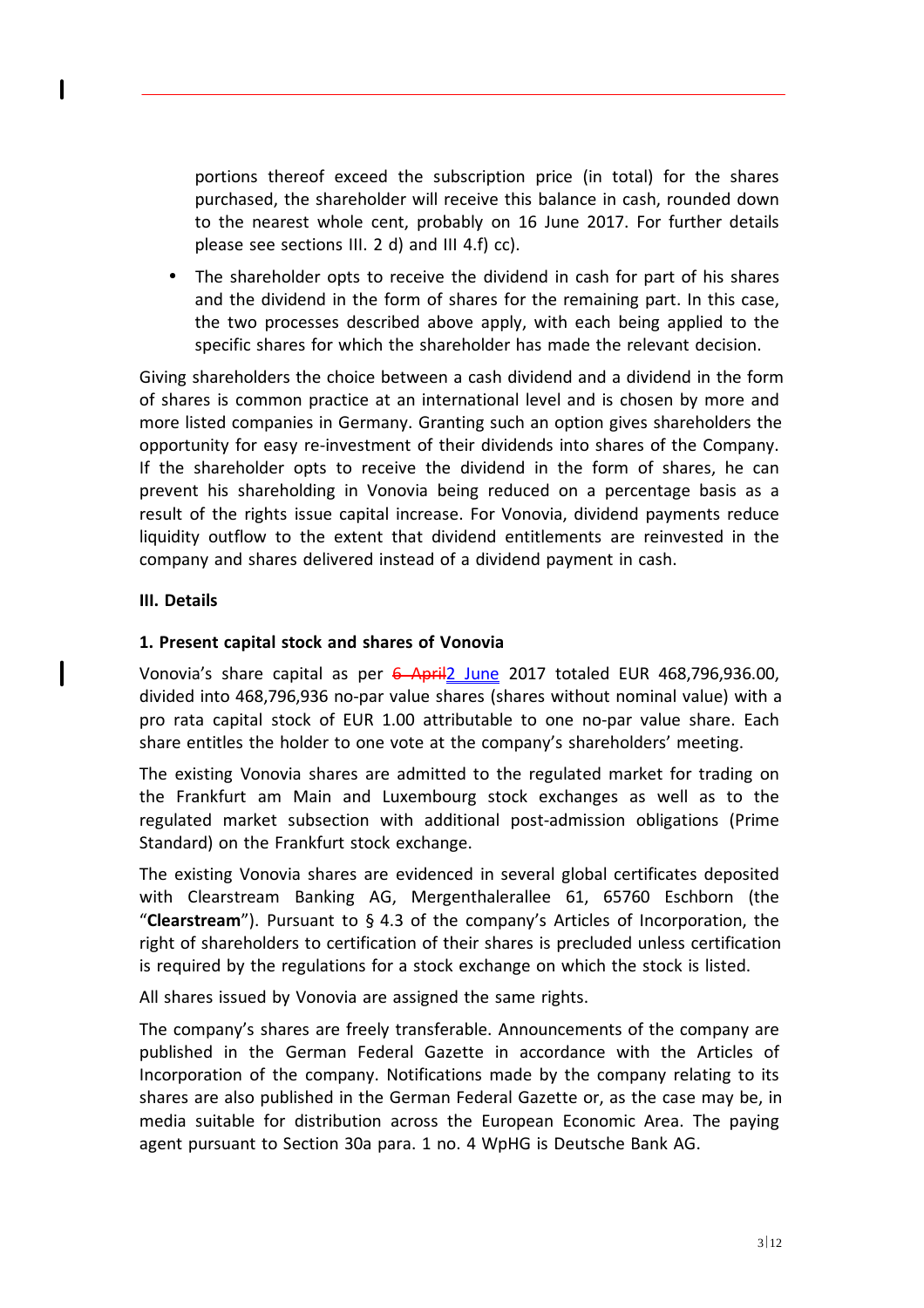# **2. Details of the rights issue capital increase**

# **a) Rights issue capital increase for non-cash contributions from Authorized Capital 2016**

The Management Board and the Supervisory Board intend to create the new shares which are the subject matter of this document and which will be issued for contribution of dividend entitlements during the rights issue capital increase by making partial use of Authorized Capital 2016.

## **b) Maximum/minimum number of shares offered**

The maximum number of new shares that will be created is not yet set. It depends on the extent to which shareholders exercise their right to choose to receive their dividend in the form of shares, as well as on the outstanding subscription ratio and subscription price of the new shares.

Example based on an assumed fictitiousBased on the subscription price of EUR 32.36834.16 and the subscription ratio of 28.930.5 : 1, that means:

- If all shareholders opted to receive the dividend for their entire share portfolio in the form of shares, then, with the number of shares existing on 7 April2 June 2017 at 468,796,936 shares carrying dividend rights and at a subscription price of EUR  $32.36834.16$ , and subscription ratio of  $28.930.5:1$ (and assuming all shareholders hold an integer multiple of 28.930.5 shares), 16,221,34715,370,391 new shares would be issued (maximum number).
- On the other hand, if no shareholder opted to receive this dividend in the form of shares, no shares would be issued, with the result that the minimum number of new shares would be 0.

#### **c) Features of the new shares**

The new shares, which are the subject matter of this document, will be created in accordance with German law after the shareholders' meeting on 16 May 2017. They will feature the same rights as all other shares of the company and will not confer any additional rights or benefits. Each of the company's shares, including the new shares, entitle the holder to one vote at the company's shareholders' meeting. There are no restrictions on voting rights, except in specific cases prescribed by law. Nor are there different voting rights for certain company shareholders. The new shares will carry full dividend entitlements from 1 January 2017.

The new shares participate in any liquidation proceeds according to their mathematical share of the capital stock.

Each of the new shares will be evidenced in a global certificate, without an owner's global profit share certificate, and deposited with Clearstream. The new shares will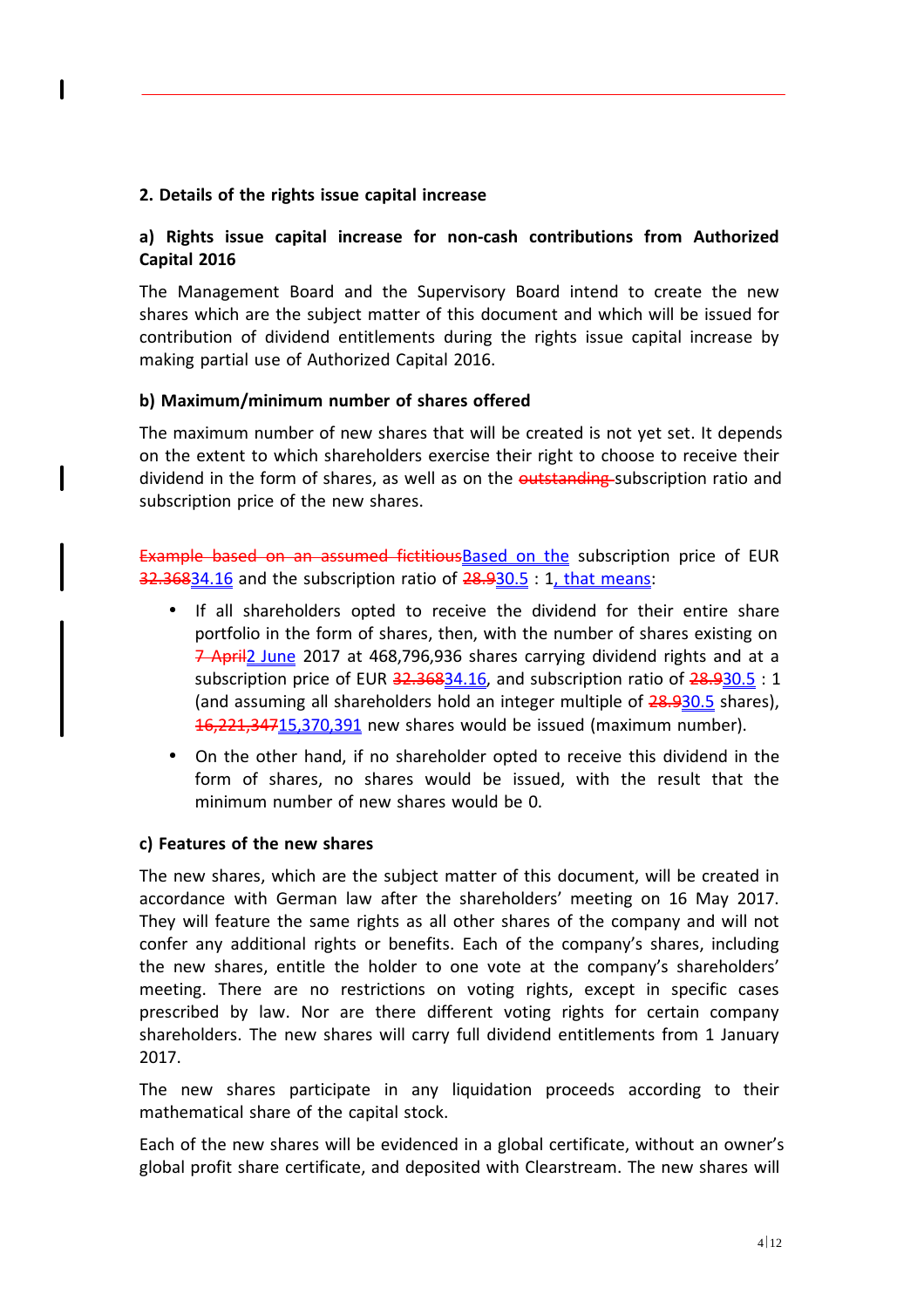be delivered via collective safe custody credit. The new shares will be freely transferable.

#### **d) Rights issue capital increase**

The capital increase to create the new shares will beis a rights issue. To simplify the transaction, each shareholder will only be able to exercise his subscription right by commissioning and authorizing COMMERZBANK within the subscription period as third-party trustee to act as specified in the subscription offer. For contribution of the shareholder's dividend entitlements COMMERZBANK will subscribe to the new shares in accordance with the shareholder's choice to receive his dividend in the form of shares, at the still outstanding determined subscription ratio and the equally outstandingdetermined subscription price, and will do so in its own name but on the shareholder's account. Following subscription and entry of execution of the rights issue capital increase in the commercial register, it will transfer the new shares acquired in this process to the shareholder. COMMERZBANK willis also be obliged to contribute the dividend entitlements transferred to the trusteeship of COMMERZBANK as contribution in kind to Vonovia and to transfer the shares subscribed to under its trusteeship to the shareholders, according to the choice they have made and on the basis of the outstanding determined subscription ratio and the outstanding subscription price. If applicable, they will also return any dividend entitlements that are not required to purchase shares, with the assistance of the depository banks. The subscription price is expected to beEUR 34.16 and was determined on Friday, 2 June 2017 and will be published in the German Federal Gazette and on the Vonovia website (http://investoren.vonovia.de/hv). It is the result in Euro of dividing the reference price by EUR 1.12, less a discount to be set by the Company in the subscription offer which the Company expects to beof 3.0%, then rounded down to one decimal place and multiplied by EUR 1.12 (the "**subscription price**"). The reference price is the volume-weighted average price of Vonovia shares in Euro in the Xetra trading system on the Frankfurt stock exchange on the last trading day before the date on which the subscription price was set ("**reference price**"). The reference price is EUR 35.2942. The day for fixing the reference price is expected to bewas 1 June 2017; the subscription price is expected to be determined and published on 2-June 2017. The number of dividend entitlements required to purchase one new share therefore equals the thus determined subscription price divided by EUR 1.12. The subscription ratio is the relationship between the result of dividing the reference price by EUR 1.12, less a discount to be set by the Company in the subscription offer which the Company expects to beof 3.0% and rounded to one decimal place, and one new share (the "subscription ratio"). It is 30.5 : 1. The subscription ratio iswas also expected to be published on 2 June 2017, in the German Federal Gazette and on the Vonovia website (http://investoren.vonovia.de/hv). To the extent the number of dividend entitlements or portions thereof, for which a shareholder has opted to receive the dividend in the form of shares, is not sufficient to cover the subscription of one (additional) whole new share, such shareholder will receive the dividend for such portion in cash (the "**residual balance**"). The amount of the residual balance is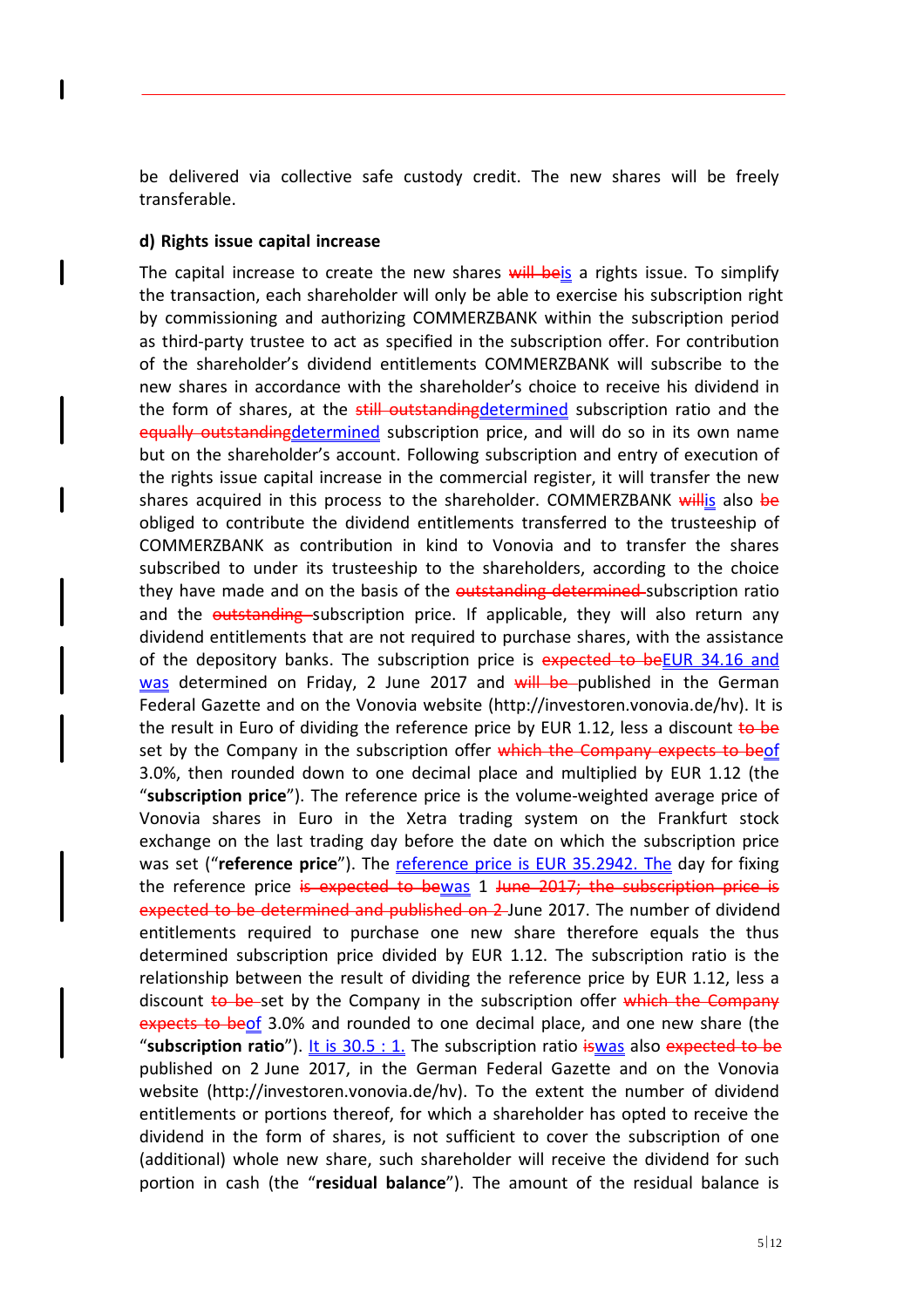calculated by multiplying the number of dividend entitlements, or portions thereof, that are not sufficient to cover the subscription of one (additional) whole new share by EUR 1.12; if this calculation leads to an amount in Euro with more than two decimals after the decimal point, the result shall be rounded down to the nearest whole cent. The amount resulting from this rounding, that therefore is not paid out, will always be lower than EUR 0.01 per share portfolio. Any commercial rounding, which Clearstream and/or the depository banks may apply due to technical reasons, remains unaffected and shall not be done on account of the company nor on account of COMMERZBANK.

#### **Example calculationCalculation:**

- *Reference price:* EUR 33.4835.2942.
- *Subscription price:* Calculation: Result of dividing EUR 33.4835.2942 by 1.12: 29.89331.513, less a discount of 3.0%, equals 28.99630.567, rounded down to one decimal place: 28.930.5, multiplied by EUR 1.12. This leads to: subscription price: EUR 32.36834.16.
- *Subscription ratio:* 28.930.5 : 1, i.e., one new share can be purchased for 28.930.5 old shares (and dividend entitlements as non-cash contributions).
- *Residual balance:* If a shareholder transfers dividend entitlements from  $2931$  shares, he transfers  $0.105$  dividend entitlements too many inunder this  $\frac{1}{2}$  example calculation.  $\frac{0.1}{0.5}$  dividend entitlements are equal to EUR  $0.1120.56$   $(0.10.5 \times 10^{10} \text{ N})$  = EUR  $0.1120.56$ ). This amount shall be rounded down to the nearest whole cent (EUR 0.11) and shall be paid out to the shareholder in cash. In this example, the The shareholder therefore receives one new share and EUR  $0.110.56$  in cash in exchange for  $2931$ dividend entitlements.

Although the subscription rights  $\frac{1}{2}$  will beare transferable, they can only be transferred together with the dividend entitlement, because the subscription right can only be exercised if the corresponding dividend entitlement is also transferred.

There are no plans for allowing the subscription rights to be traded on the stock exchange.

The dividend entitlements and the inseparably linked subscription rights from the company's shares, all of which are held in collective safe custody, are expected to bewere booked automatically to the depository banks on 19 May 2017, with effect on the evening of 18 May 2017 (Record Date) by Clearstream. The dividend entitlement posting (ISIN DE000A2E38R2/WKN A2E 38R) automatically includes the associated subscription rights. The existing shares of the company will be listed "ex dividend" and hence also "ex subscription right" on the regulated markets of the Frankfurt am Main and Luxembourg stock exchanges, **probably** from 17 May 2017 onwards.

The subscription period is expected to last lasts from 17 May 2017 to 6 June 2017 (inclusively in either case). Subscription rights that are not exercised within the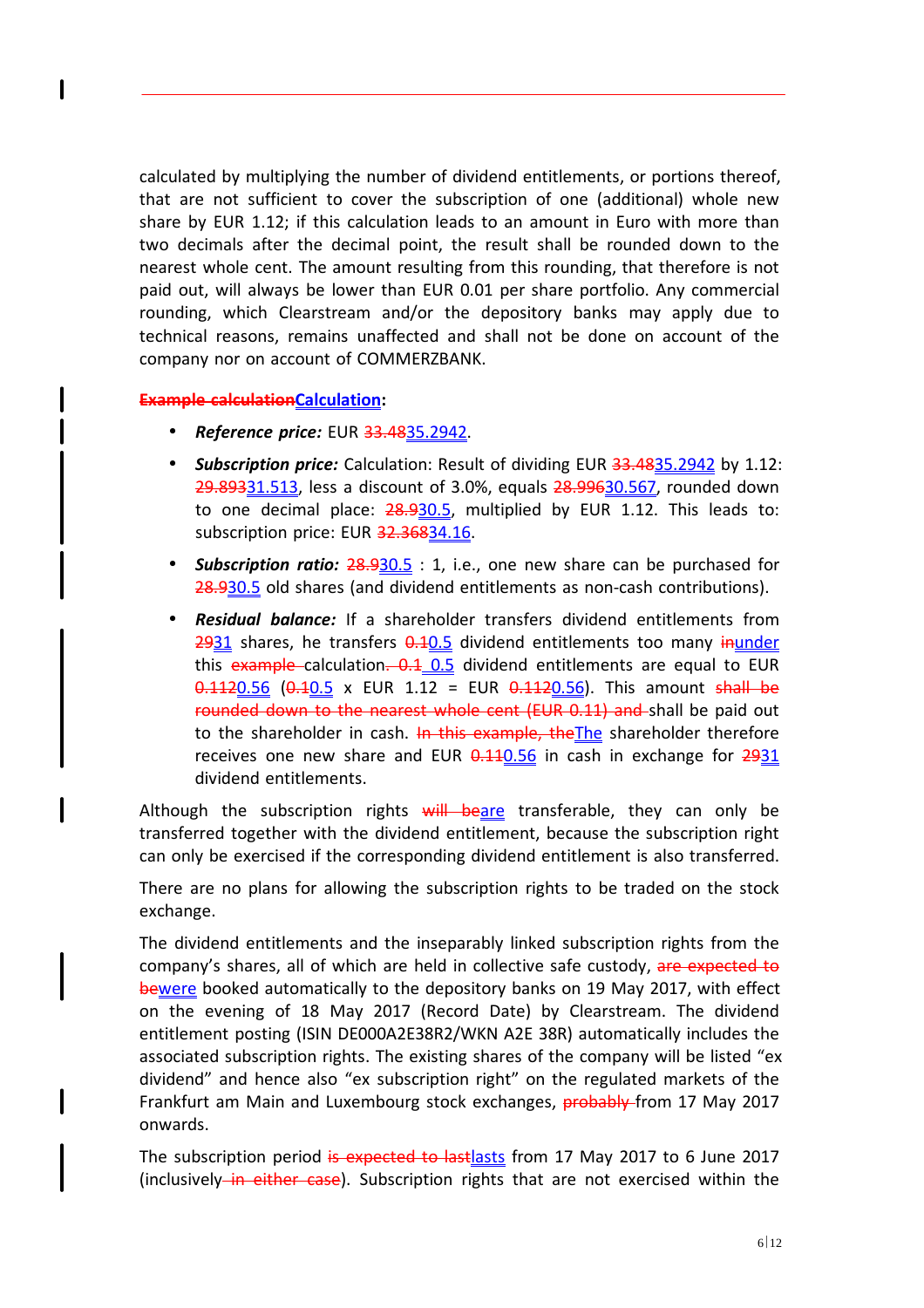prescribed period will expire without compensation – in this case shareholders will receive the cash dividend. The subscription agent is COMMERZBANK.

# **3. Costs and benefits of the offer for Vonovia**

Vonovia will not acquire new cash assets as a result of the rights issue but will receive the dividend entitlements as non-cash contributions. To the extent that shareholders opt to receive the dividend in the form of shares, they contribute their dividend entitlements (after transferring their dividend entitlements to COMMERZBANK), which will reduce the dividend to be paid out in cash by Vonovia for the 2016 financial year. How high the contributed dividend amount will be depends on the extent to which shareholders exercise their right to receive their dividend in the form of shares, as well as on the outstanding subscription ratio and subscription price for the new shares. If all shareholders opt to receive the dividend in the form of shares, and ifthen at the subscription price is fixed atof EUR  $32.368$  with an assumed and fictitious 34.16 and the subscription ratio of  $28.9 \div$ 1, then30.5 and with 468,796,936 shares carrying dividend rights (and assuming all shareholders hold an integer multiple of 28.930.5 shares), EUR 525,052,568.32525,052,556.56 in dividend entitlements would be contributed; the dividend that Vonovia would have to pay out in cash would be reduced to the same extent.

The costs of the offer for Vonovia including the remuneration to be paid to COMMERZBANK, who are supporting the transaction, will amount to around EUR 1.1 million (net).

# **4. Information about exercising the right of choice**

# **a) Entitled shareholders**

# **aa) Shareholders**

The right to opt to have dividends paid out in cash or in new shares exists for all owners of no-par value registered shares in Vonovia.

# **bb) Relevant date**

Shareholders who ownowned no-par value registered shares of Vonovia at 11:59 p.m. CEST on the evening of 16 May 2017 and havehad not already sold them before, receivereceived dividend entitlements which are inseparably linked to subscription rights for shares.

# **b) Expected Schedule**

• 16 May 2017 Resolution, in principle, by the Management Board with the approval of the finance committee of the Supervisory Board concerning a capital increase.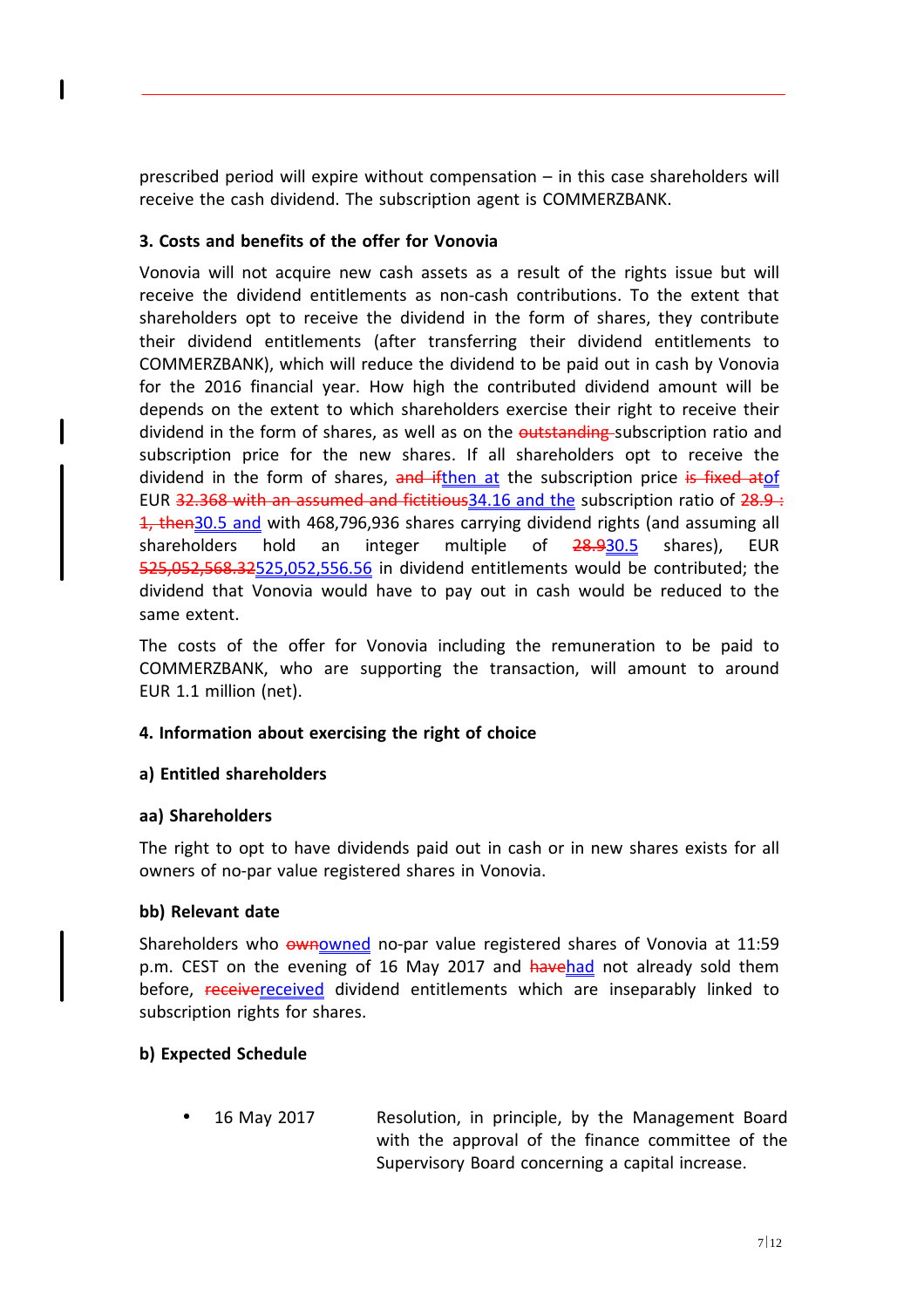- 16 May 2017 Vonovia's shareholders' meeting.
- **4617** May 2017 The subscription offer is published on the Vonovia website and in the German Federal Gazette.
- 17 May 2017 The dividend announcement is published on the Vonovia website and in the German Federal Gazette / Subscription period starts.
- As of 17 May 2017 Ex dividend Vonovia share trading.
- 19 May 2017 Dividend entitlements are posted to securities deposit account customers with their inseparably linked subscription rights according to the depository account balance on the evening of 18 May 2017 (Record Date).
- 1 June 2017 Day on which the reference price for the subscription ratio is fixed (volume weighted average price in Xetra trade/VWAP).
- 2 June 2017 The subscription price and subscription ratio are fixed and announced in the German Federal Gazette.
- 6 June 2017 End of the subscription period, end of the period during which shareholders have the right to exercise a choice.
- 9 June 2017 The total number of new shares to be issued is determined; a resolution adopted by the Management Board and financial committee of the Supervisory Board details the partial use of Authorized Capital 2016.
- 16 June 2017 Payout of the cash dividend for those shares for which a cash dividend was chosen, or for which the right of choice was not exercised, as well as the cash dividend for those shares which, when totaled, were not sufficient to purchase one share.
- 19 June 2017 Expected date for entry of execution of the rights issue capital increase in the commercial register at the local court (*Amtsgericht*) of Düsseldorf.
- 19 June 2017 Expected date for admission of the new shares to the regulated market for trading on the Frankfurt am Main (Prime Standard) and Luxembourg stock exchanges.
- 21 June 2017 Book transfer of the newly subscribed shares.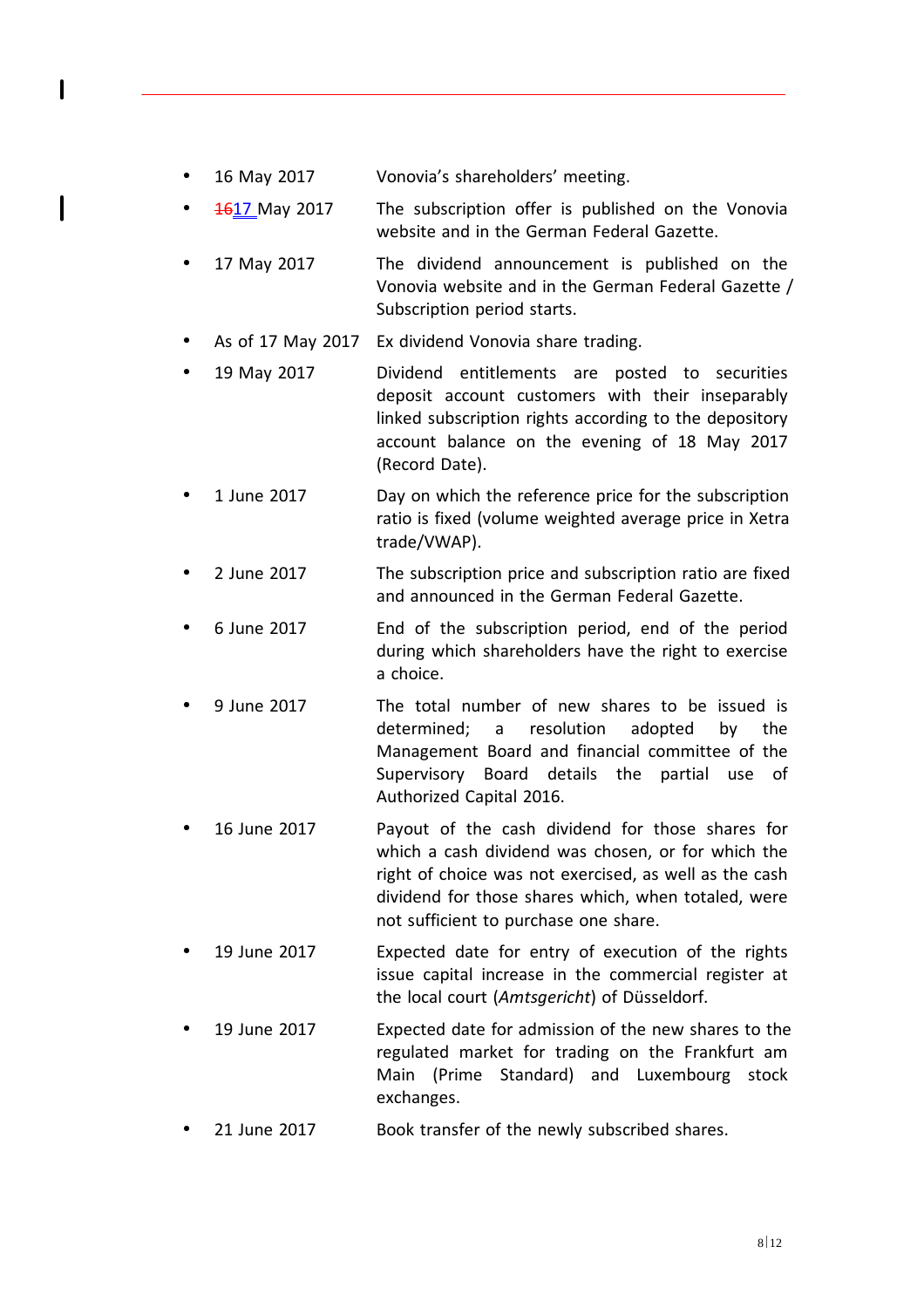• 21 June 2017 Expected first day of trading, incorporation of the new shares in the existing listing.

# **c) Partial exercise of right of choice**

Shareholders do not need to make the choice for all their shares uniformly (even if they are held in a single securities deposit account) but are free to choose to receive the dividend in cash or in shares for the dividend of each share separately.

## **d) Irrevocability of choice**

Shareholders who have exercised their right of choice cannot revoke their choice once it has been made.

#### **e) Information on choosing the dividend in cash**

#### **aa) Information about the dividend in cash**

The shareholders' meeting of Vonovia AG on 16 May 2017 will be proposedresolved that a dividend of EUR 1.12 be paid out on each Vonovia share. The dividend is expected to be paid out on 16 June 2017 through the depository banks.

#### **bb) Exercising the right of choice to receive the dividend in cash**

Shareholders who opt to receive their dividend in cash need take no special steps to do so.

#### **f) Information on choosing the dividend in the form of shares**

#### **aa) Information about the new shares**

For information about the new shares, see III. 2. above.

#### **bb) Calculating the subscription price for the new shares**

The subscription price will bewas published in a timely manner prior to the expiry of the subscription period, probably on Friday, 2 June 2017 in the German Federal Gazette and on the Vonovia website (http://investoren.vonovia.de/hv). It is the result in Euro of dividing the reference price by EUR 1.12, less a discount  $\frac{1}{6}$  be-set by the Company in the subscription offer which the Company expects to beof 3.0%, then rounded down to one decimal place and multiplied by EUR 1.12 and is EUR 34.16.

# **cc) Calculating the dividend entitlements required for subscription and the subscription ratio**

The number of dividend entitlements required to purchase one new share therefore equals the thus determined subscription price divided by EUR 1.12. The subscription ratio is the relationship between the result of dividing the reference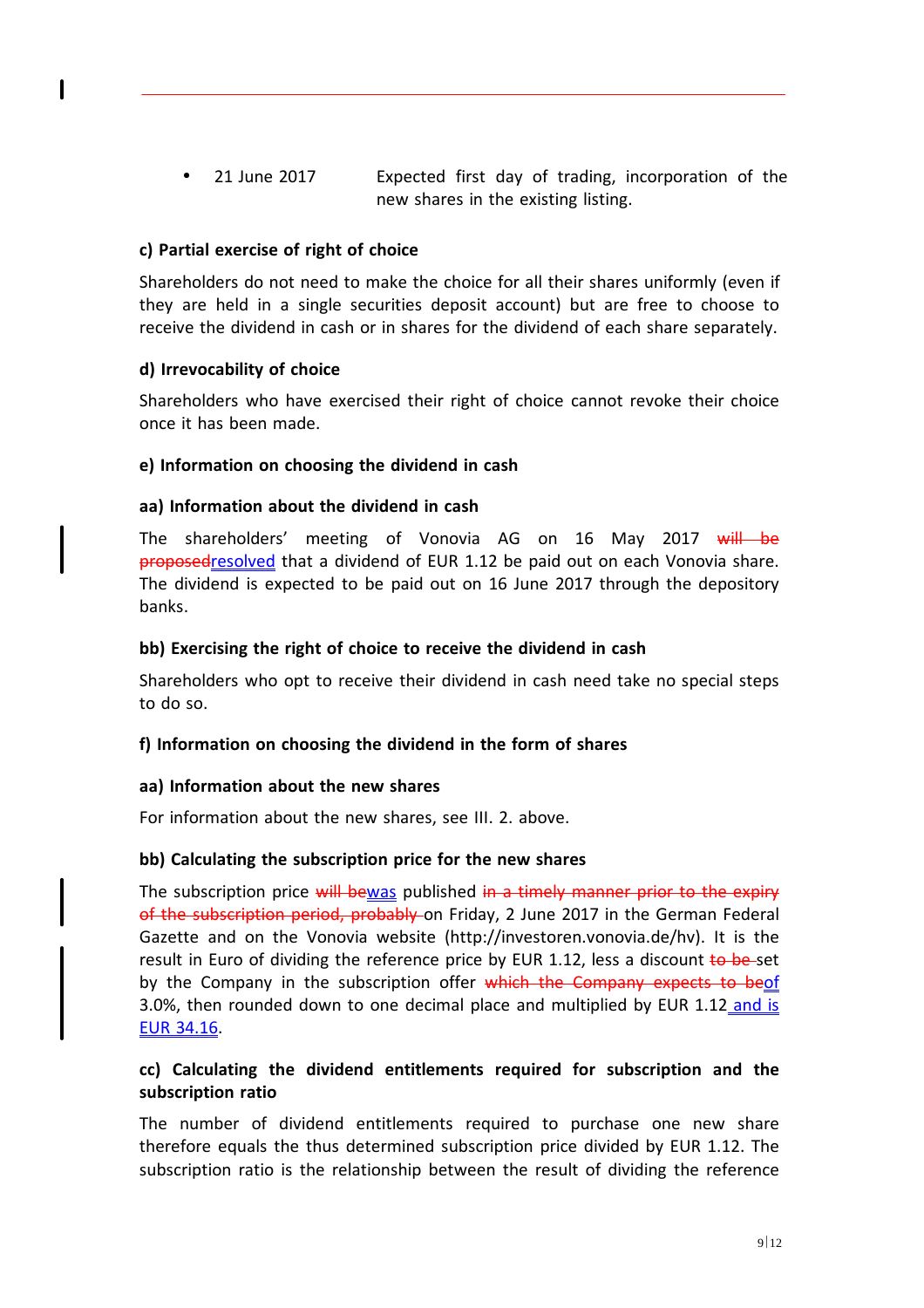price by EUR 1.12, less a discount  $\frac{1}{6}$  be-set by the Company in the subscription offer which the Company expects to be of 3.0%, and rounded to one decimal place. and one new share, therefore 30.5 : 1.

A shareholder's "residual balance," which is not sufficient to cover subscription to one full new share, is compensated by making a dividend payment in cash; if the calculation leads to an amount in Euro with more than two decimals after the decimal point, the result shall be rounded down to the nearest whole cent. This means that shareholders whose dividend entitlements for which a dividend in new shares was chosen are not sufficient for one full new share will receive their dividend in cash, rounded down to the nearest whole cent, i.e.,  $\frac{d}{dx}$  the subscription ratio is 28.9of  $30.5 : 1$ , for instance, one new share will be granted for 2931 shares for which the dividend in the form of shares was chosen plus a dividend payment on a percentage basis totaling  $0.105 \times 100R$  1.12 = EUR  $0.112$ , rounded down to the nearest whole cent = EUR 0.110.56. Any commercial rounding, which Clearstream and/or the depository banks may apply due to technical reasons, remains unaffected and shall not be done on account of the company nor on account of COMMERZBANK.

## **dd) Fees and costs of share subscription**

Vonovia SE reimburses the depositary banks for their services with a payment of EUR 0.60 per depository client and an additional EUR 3.00 per depository client who opted for the share dividend. Nevertheless, shareholders who opt to receive the dividend in new shares may incur depository bank fees. Please consult your depository bank about the details. Costs which you are charged as securities deposit account customers by depository banks cannot be refunded by Vonovia or by COMMERZBANK. For the settlement of subscription rights COMMERZBANK, in its function as settlement agent, does not charge an additional commission to the shareholders who elect the share dividend.

#### **ee) Exercising the right of choice to receive the dividend in new shares**

Shareholders who opt to receive their dividend in new shares must notify their depository bank on the Declaration of Subscription and Assignment provided by their depository bank by 6 June 2017 during normal business hours of the fact that they want to exercise their subscription right and that they are transferring the dividend entitlements for subscription rights that they want to exercise to COMMERZBANK. The dividend entitlements are transferred to COMMERZBANK as third-party trustee on condition that COMMERZBANK transfers the transferred dividend entitlements as non-cash contributions to Vonovia for the subscription to new shares at the outstanding determined subscription ratio and equally outstandingthe determined subscription price, in its own name but on the shareholder's account, with the obligation, following subscription and entry of execution of the rights issue capital increase in the commercial register, to transfer the shares to the individual shareholders.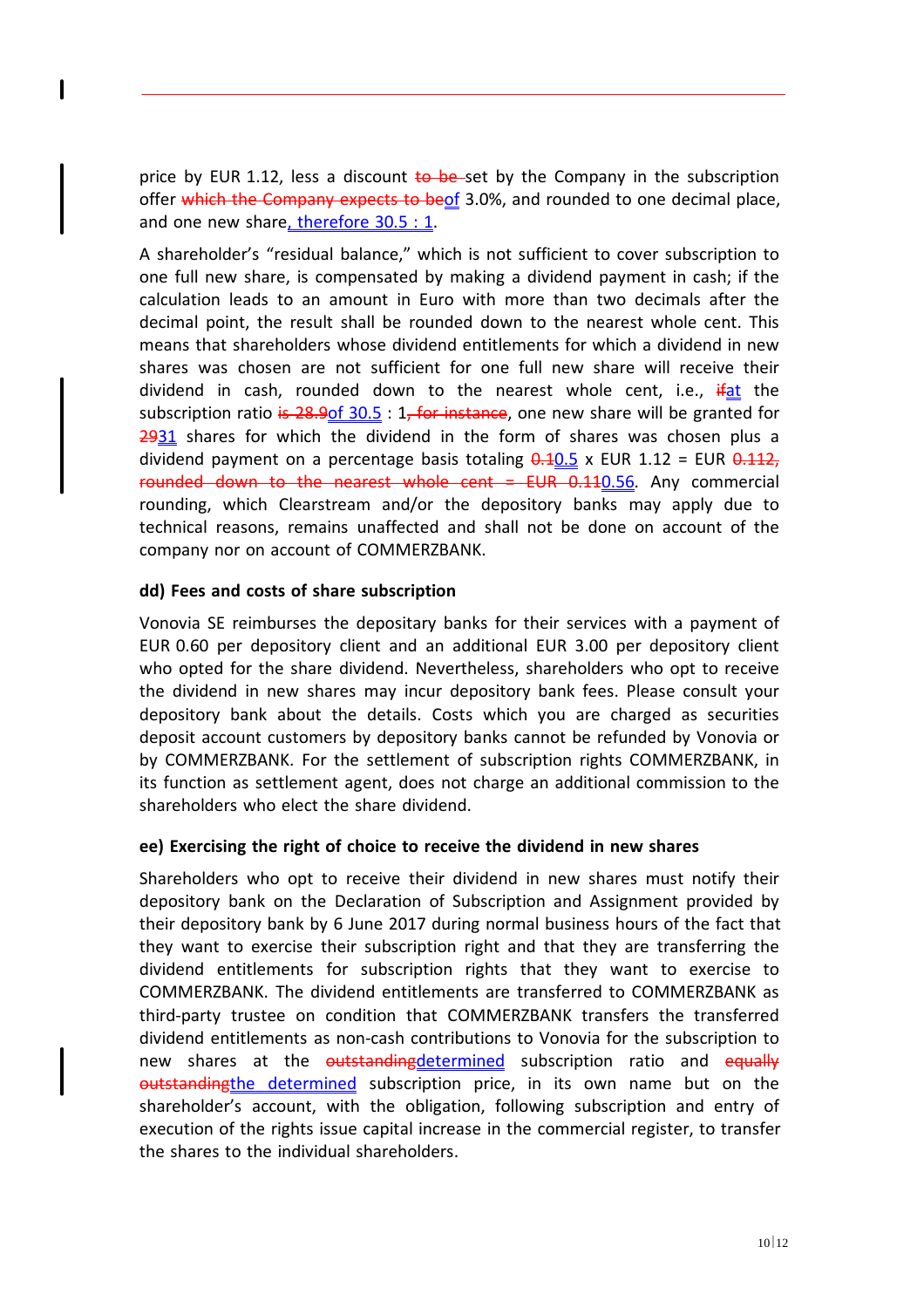# **ff) Posting the new shares**

It is expected that the new shares will be delivered to the acquiring shareholders on 21 June 2017.

# **5. Admission to trading on the stock exchange**

Admission of the new shares to the regulated market for trading on the Frankfurt am Main and Luxembourg stock exchanges as well as to the regulated market subsection with additional post-admission obligations (Prime Standard) on the Frankfurt stock exchange is expected to take place on 19 June 2017. Listing for the new shares on the regulated markets of the above stock exchanges is expected to start on 21 June 2017 when the new shares are incorporated in the listing for existing shares.

# **6. Tax treatment**

The following concise statement does not claim to provide all the necessary information on tax treatment of the dividend and is no substitute for consultation with a tax advisor.

# **a) Tax treatment of the dividend paid out in cash**

Since the dividend for the 2016 financial year will be paid in full from the tax contribution account in accordance with § 27 Corporation Tax Act (*Körperschaftsteuergesetz - KStG*) (contributions other than into nominal capital), no capital gains tax, solidarity surcharge or possible church tax will be deducted. Dividends paid out in cash to shareholders in Germany are not subject to taxation. Dividends do not entitle recipients to tax refunds or tax credits. In the German tax authorities' view the dividend payment reduces the acquisition costs of the shares for tax purposes.

# **b) Tax treatment of the dividend paid out in new shares**

Since the dividend for the 2016 financial year will be paid in full from the tax contribution account in accordance with § 27 KStG (contributions other than into nominal capital), no capital gains tax, solidarity surcharge or possible church tax will be deducted. Dividends paid out in the form of shares to shareholders in Germany are not subject to taxation. Dividends do not entitle recipients to tax refunds or tax credits.

# **7. Later submission of confidential information**

The details which were originally left open in this information document pursuant to  $\frac{1}{2}$  4(1)(4) and  $\frac{1}{2}$  4(2)(5) WpPG and Article 6(2) e) WpPG-Lux, such as the subscription price and the number of subscription rights necessary to purchase one new share, arewere published in the German Federal Gazette and on the Vonovia website at http://investoren.vonovia.de/hv.